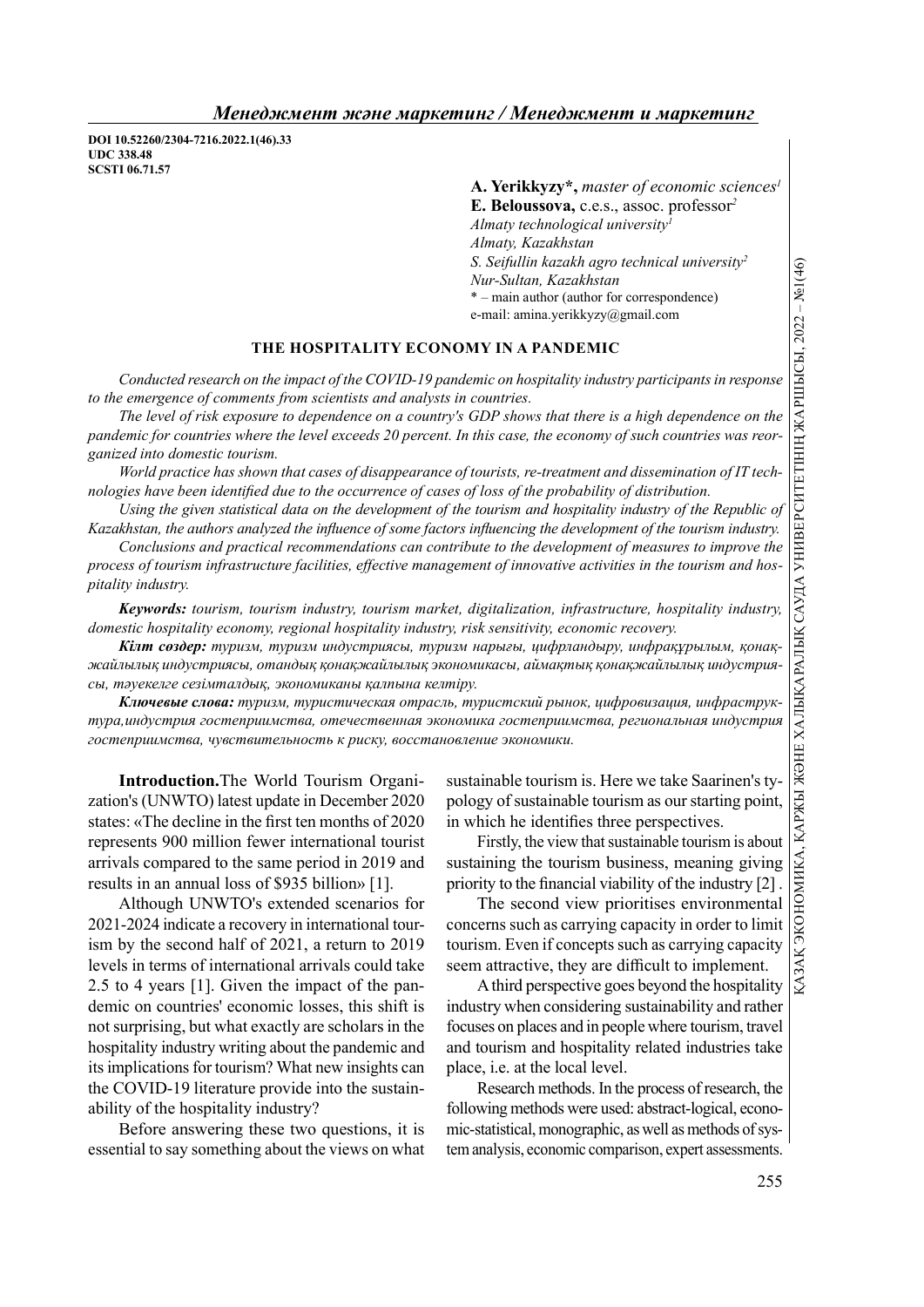### Менеджмент және маркетинг / Менеджмент и маркетинг

Literature Review. More than 40 per cent of countries relied on travel and tourism for more than 10 per cent of their GDP and employment in 2019 according to WTTC

1. 76 countries rely on travel and tourism for more than 10 per cent of their GDP; 19 of these are low- and lower-middle-income countries.

2. Globally, the countries that rely most on travel and tourism are small island countries (by GDP in 2019). A total of 16 small island countries with more than 30 per cent of GDP in travel and tourism.

3. In terms of employment, the picture is similar. In 79 countries, more than 10 per cent of employment is in tourism; 17 of these are low- or low-income countries.

General diver-mindie<br>  $\frac{1}{2}$  (a) and tourism are small<br>
and tourism are small<br>
in 2019). A total of 16 is<br>
more than 30 per cent of<br>
3. In terms of empl<br>
ilar. In 79 countries, more ployment is in tourism<br>
low-income c The influence of the hospitality industry has been growing steadily, occupying a certain part of the world economy. Many countries have only turned to the hospitality industry in tourism to achieve their country's economic growth in recent decades (since the 1970s).Globally, travel and tourism directly contributed an estimated 2.9 trillion USD[2,3] to GDP in 2019. The WTTC produces policy reviews, studies and research reports on issues and publishes a globally acceptable overview of the economic impact of travel and tourism, covering 185 countries and 25 regions. Lately, a significant number of researchers have focused on tourism and economic growth [3].

The problems of the development of the hotel

industry are given great attention by such scientists as: Saarinen J. [2], Risso W.A. [4] Kubis K. and Schroeder A. [5] and others.

Main part. The tourism industry has a major role in the economic growth of many countries. In most developing countries, the tourism sector contributes significantly to their GDP or economy. Thus, good management of the tourism sector can improve government revenues, foreign exchange earnings and local employment, with a positive impact on the economy as a whole. The impact of the tourism industry on economic growth has already been addressed in many studies prior to COVID-19. Many scholars have found a link between tourism and economic growth [4]. Durbarryhas identified the counteracting and causal relationship between tourism and economic growth in Mauritius, and tourism has contributed to economic growth. The table presented below shows all 177 countries in the WTTC GDP dataset grouped according to their economic dependence on tourism. The results are divided into four categories of dependence: heavy, high, medium and low. Regionally, Latin America and particularly, the Caribbean, Europe and Central Asia, East Asia and the Pacific have the highest number of countries heavily dependent on tourism. Although COVID-19 will affect these economies the most, the economic impact on small islands in all regions is likely to remain heaviest due to the low economic diversification of their economies.

Table 1

| Dependence of a country's economy on tourism's<br>contribution to GDP, WTTC 2019 (country names)* |                                                              |                                                                                                                             |                                                                                                                                                                                                                                                                                                                                                          |                                                    |  |
|---------------------------------------------------------------------------------------------------|--------------------------------------------------------------|-----------------------------------------------------------------------------------------------------------------------------|----------------------------------------------------------------------------------------------------------------------------------------------------------------------------------------------------------------------------------------------------------------------------------------------------------------------------------------------------------|----------------------------------------------------|--|
| <b>Region</b>                                                                                     | Heavy = $\geq$ 20% of<br><b>GDP</b> in tourism               | High $= 10-20\%$ of<br><b>GDP</b> in tourism                                                                                | Medium $=$ 5-9%<br>of GDP in tourism                                                                                                                                                                                                                                                                                                                     | Low = $\leq 5\%$<br>of GDP in tourism              |  |
|                                                                                                   |                                                              |                                                                                                                             |                                                                                                                                                                                                                                                                                                                                                          |                                                    |  |
| East Asia and<br>the Pacific                                                                      | Cambodia, Fiji,<br>Macao SAR,<br>Philippines, Vanuatu        | Australia, China,<br>Hong Kong,<br>Malaysia, New<br>Zealand, Singapore,<br>Solomon Islands,<br>Tonga, Thailand,<br>Kiribati | Brunei Darussalam, Indonesia,<br>Japan, Vietnam, Lao PDR,<br>Mongolia                                                                                                                                                                                                                                                                                    | Republic of Korea,<br>Papua New Guinea,<br>Myanmar |  |
| Europeand<br>Central Asia                                                                         | Albania, Croatia,<br>Georgia, Greece,<br>Iceland, Montenegro | Armenia, Austria,<br>Bulgaria, Cyprus,<br>Estonia, Italy,<br>Portugal, Slovenia,<br>Spain, Turkey                           | Azerbaijan, Belarus, Bosnia<br>and Herzegovina, Czech<br>Republic, Denmark, Finland,<br>France, Germany, Hungary,<br>Kyrgyz Republic, Ireland,<br>Kazakhstan, Latvia, Lithuania,<br>Luxembourg, Moldova, North<br>Macedonia, Netherlands,<br>Norway, Romania, Serbia,<br>Slovak Republic, Sweden,<br>Switzerland, Tajikistan,<br>Ukraine, United Kingdom | Belgium, Ireland,<br>Poland, Russia,<br>Uzbekistan |  |

## Dependence of a country's economy on tourism's contribution to GDP, WTTC 2019 (country names)\*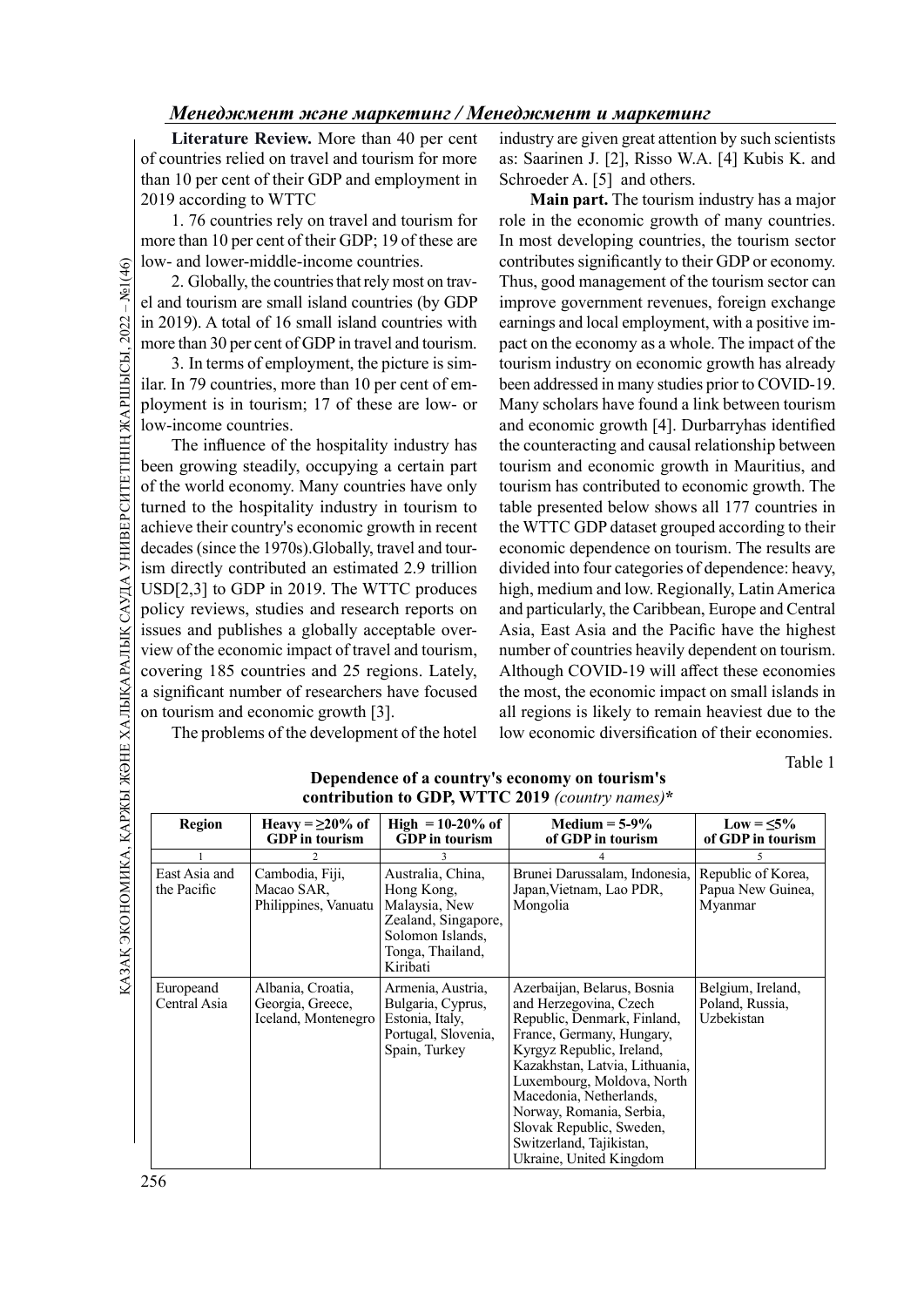Менеджмент және маркетинг / Менеджмент и маркетинг

| 1                                                                                                                                                                    | $\overline{c}$                                                                                                                                                                                                                             | 3                                                                                                                     | 4                                                                                                                                                                                                      | 5                                                                                                                                |  |  |
|----------------------------------------------------------------------------------------------------------------------------------------------------------------------|--------------------------------------------------------------------------------------------------------------------------------------------------------------------------------------------------------------------------------------------|-----------------------------------------------------------------------------------------------------------------------|--------------------------------------------------------------------------------------------------------------------------------------------------------------------------------------------------------|----------------------------------------------------------------------------------------------------------------------------------|--|--|
| Latin America<br>and the<br>Caribbean                                                                                                                                | Antigua and<br>Barbuda, Aruba,<br>Bahamas, Barbados,<br>Belize, British Virgin<br>Islands, Cayman<br>Islands, Dominica,<br>Grenada, Jamaica,<br>Saint Kitts and Nevis,<br>Saint Lucia, Saint<br>Pietersberg, Vincent<br>and the Grenadines | Chile, Costa Rica,<br>Cuba, Dominican<br>Republic, El<br>Salvador, Honduras,<br>Mexico, Nicaragua,<br>Panama, Uruguay | Argentina, Bolivia, Brazil,<br>Ecuador, Guatemala, Haiti,<br>Peru, Trinidad and Tobago,<br>Venezuela                                                                                                   | Colombia,<br>GuyanaParaguay,<br>Puerto Rico,<br>Suriname                                                                         |  |  |
| Countries in<br>the Middle<br>East and<br>NorthAfrica                                                                                                                |                                                                                                                                                                                                                                            | Bahrain, Jordan,<br>Malta, Lebanon,<br>Morocco, Tunisia,<br>United Arab<br>Emirates                                   | Algeria, Egypt, Arab Republic,<br>Iranian Islamic Republic, Iraq,<br>Israel, Kuwait, Oman, Qatar,<br>Saudi Arabia, Syrian Arab<br>Republic, Republic of Yemen                                          | Libya                                                                                                                            |  |  |
| North America                                                                                                                                                        |                                                                                                                                                                                                                                            | Bermuda                                                                                                               | Canada, USA                                                                                                                                                                                            |                                                                                                                                  |  |  |
| South Asia                                                                                                                                                           | Maldives                                                                                                                                                                                                                                   | SriLanka                                                                                                              | India, Nepal, Pakistan                                                                                                                                                                                 | Bangladesh                                                                                                                       |  |  |
| Sub-Sahara<br>Africa                                                                                                                                                 | Cape Verde, Sao<br>Tome and Principe,<br>Seychelles                                                                                                                                                                                        | Botswana, Comoros,<br>Côte d'Ivoire,<br>Gambia, Lesotho,<br>Madagascar,<br>Mauritius, Namibia,<br>Rwanda, Tanzania    | Benin, Cameroon, Central<br>African Republic, Republic,<br>Ethiopia, Ghana, Kenya,<br>Malawi, Mali, Mozambique,<br>Niger, Senegal, South Africa,<br>Sudan, Eswatini, Togo,<br>Uganda, Zambia, Zimbabwe | Angola, Burkina<br>Faso, Burundi, Chad,<br>Congo-Dem. Rep. of<br>Congo, Congo Rep.<br>of Gabon, Guinea,<br>Nigeria, Sierra Leone |  |  |
| ХАЛЫКАРАЛЫК САУДА УНИВЕРСИТЕТІНІҢ ЖАРШЫСЫ. 2022<br>Notes: Shaded are the countries most dependent on tourism.                                                        |                                                                                                                                                                                                                                            |                                                                                                                       |                                                                                                                                                                                                        |                                                                                                                                  |  |  |
| * Rebuilding Tourism Competitiveness: Tourism Response, Recovery and Resilience to the COVID-19 Crisis<br>https://openknowledge.worldbank.org/handle/10986/34348     |                                                                                                                                                                                                                                            |                                                                                                                       |                                                                                                                                                                                                        |                                                                                                                                  |  |  |
|                                                                                                                                                                      | While, in general, tourism's contribution to GDP                                                                                                                                                                                           |                                                                                                                       | comfort of familiarity and the fear of becoming in-                                                                                                                                                    |                                                                                                                                  |  |  |
|                                                                                                                                                                      | and total employment is correlated, there are some                                                                                                                                                                                         |                                                                                                                       | fected or quarantined at a distant destination [5], with                                                                                                                                               |                                                                                                                                  |  |  |
|                                                                                                                                                                      | countries that rely heavily on tourism for job cre-                                                                                                                                                                                        |                                                                                                                       | 86% of recent air travellers stating that they were                                                                                                                                                    |                                                                                                                                  |  |  |
| tion, despite tourism's lower contribution to GDP.<br>somewhat or very worried about being quarantined                                                               |                                                                                                                                                                                                                                            |                                                                                                                       |                                                                                                                                                                                                        |                                                                                                                                  |  |  |
| in these cases, the overall impact of reduced travel<br>when travelling. To promote local research, NYC                                                              |                                                                                                                                                                                                                                            |                                                                                                                       |                                                                                                                                                                                                        |                                                                                                                                  |  |  |
| and tourism may not be immediately obvious, but<br>& Company launched its «NYC-Cation» initiative,                                                                   |                                                                                                                                                                                                                                            |                                                                                                                       |                                                                                                                                                                                                        |                                                                                                                                  |  |  |
| will be felt later, when those employed in this sector<br>which encourages locals and visitors to the region                                                         |                                                                                                                                                                                                                                            |                                                                                                                       |                                                                                                                                                                                                        |                                                                                                                                  |  |  |
| РЖЫ ЖӘНЕ<br>re left virtually jobless and permanently employed.<br>to stay and support the rebirth of New York City                                                  |                                                                                                                                                                                                                                            |                                                                                                                       |                                                                                                                                                                                                        |                                                                                                                                  |  |  |
| Restoring the domestic and regional potential<br>through research in these challenging times.<br>$K\!A$                                                              |                                                                                                                                                                                                                                            |                                                                                                                       |                                                                                                                                                                                                        |                                                                                                                                  |  |  |
| of the hospitality industry. When planning their next<br>Unemployment is rising in OECD countries,                                                                   |                                                                                                                                                                                                                                            |                                                                                                                       |                                                                                                                                                                                                        |                                                                                                                                  |  |  |
| and middle-class consumption is declining, with<br>rip, travellers look first to places in close proximity                                                           |                                                                                                                                                                                                                                            |                                                                                                                       |                                                                                                                                                                                                        |                                                                                                                                  |  |  |
| o home <sup>[4]</sup> . This trend was evident, for example, in<br>more people falling into poverty[6]. Unemployment                                                 |                                                                                                                                                                                                                                            |                                                                                                                       |                                                                                                                                                                                                        |                                                                                                                                  |  |  |
| China, one of the first countries to reopen: 77% of<br>is rising in OECD countries and middle-class con-                                                             |                                                                                                                                                                                                                                            |                                                                                                                       |                                                                                                                                                                                                        |                                                                                                                                  |  |  |
| Chinese travellers prioritised domestic travel [4] in<br>sumption is declining, with more people falling into<br>he three months following the peak of the crisis. A |                                                                                                                                                                                                                                            |                                                                                                                       |                                                                                                                                                                                                        |                                                                                                                                  |  |  |
| poverty. Citizens are also increasingly concerned<br>imilar perception can be heard around the world:<br>about losing their jobs to the pandemic, with 60%           |                                                                                                                                                                                                                                            |                                                                                                                       |                                                                                                                                                                                                        |                                                                                                                                  |  |  |
| 1% of Americans are turning to their homes, up<br>of Americans fearing job loss. In this context, cost                                                               |                                                                                                                                                                                                                                            |                                                                                                                       |                                                                                                                                                                                                        |                                                                                                                                  |  |  |
|                                                                                                                                                                      |                                                                                                                                                                                                                                            |                                                                                                                       |                                                                                                                                                                                                        |                                                                                                                                  |  |  |

Restoring the domestic and regional potential of the hospitality industry.When planning their next trip, travellers look first to places in close proximity to home[4]. This trend was evident, for example, in China, one of the first countries to reopen: 77% of Chinese travellers prioritised domestic travel [4] in the three months following the peak of the crisis. A similar perception can be heard around the world: 71% of Americans are turning to their homes, up from 58% last year [5]. According to Keith Barr, chief executive officer (CEO) of InterContinental Hotels Group (IHG), it could be a «renaissance of the great American road trip» in the near future, with 47% of Americans considering road trips to the state as their next holiday, a trend that is sweeping across the globe given current concerns about crowded places. The desire to stay close to home and travel within the country or region is also driven by the

Unemployment is rising in OECD countries, and middle-class consumption is declining, with more people falling into poverty[6]. Unemployment is rising in OECD countries and middle-class consumption is declining, with more people falling into poverty. Citizens are also increasingly concerned about losing their jobs to the pandemic, with 60% of Americans fearing job loss. In this context, cost will have a major impact on travel decisions in the short and medium term[6].

257 Sensitivity to risk.Being substantially more likely to travel alone, the younger generation has the most flexibility to travel without the risk and fear of exposing a loved one at home to a virus [7]. A survey of travellers found that «fear of exposing others» was a major concern for 39% of travellers in the UK and 31% in France [8]. In this context, risk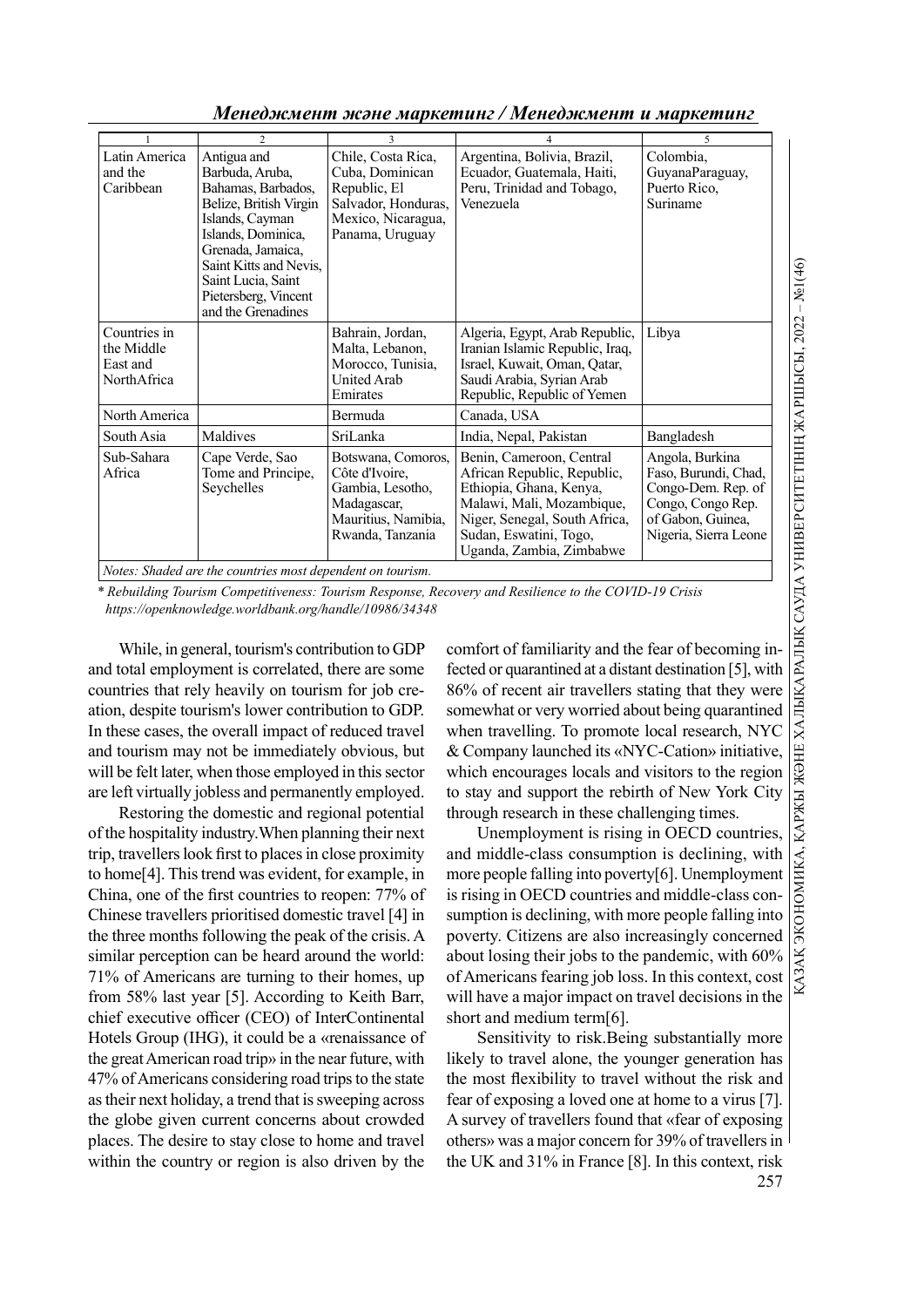tolerance will remain low or close to zero for those whose family members are immunocompromised or have family members over the age of 65 [8].

General of travellers are typical<br>of travellers are typical<br>ed with immersing the<br>active and visiting ren<br>such, they do not genera<br>For example, after the<br>adventure travel was tl<br>faster [7]. Variations in<br>across cultures, The journey is likely to be initiated by less risk-averse travellers and pioneers, from adventure travellersand hikersto surfers and mountain climbers. Apart from being more fearless, these types of travellers are typically niche verticals associated with immersing themselves in nature, staying active and visiting remote communities, and as such, they do not generate the same fear of crowds. For example, after the 2015 Nepal earthquake, adventure travel was the segment that recovered faster [7]. Variations in risk aversion can be seen across cultures, with some nationalities demanding greater confidence in the safety of travel destinations. While 12% of Chinese travellers would go abroad on their next vacation trip, 54% of Britons and 52% of German travellers would do so. While Scandinavians are more comfortable with ambiguous situations, travellers from Japan and South Korea are more risk-sensitive and are likely to rely more on traveller feedback than marketing campaigns. Young families with parents aged 25- 40 have also shown a propensity to travel abroad in the near future. This family trend, dubbed 'cohesion', emerged after 9/11 and the 2008 financial crisis, which some attribute to a desire to use any time together, despite everything[8].

While the solution is the two states and the types of destinations. In the distance and fact, nearly 40% of US travellers said COVID-19 medical face has caused them to rethink the types of destinations stations, ext they Off-the-grid experiences To avoid the crowds, travellers will increasingly likely look «out in the wilderness» for nature and outdoor destinations. In fact, nearly 40% of US travellers said COVID-19 has caused them to rethink the types of destinations they will choose, with beach destinations (38.2%) and small towns/rural areas (30% ) heading the list [9]. These intentions are already translating into more future bookings for remote destinations, such as Alaska, and chartered rafting trips.

There is still scepticism about virtual reality as a substitute for travel, as people want to experience something new and real more than ever before. Steve Armitage, director general of Auckland Tourism, Events and Economic Development (ATEED), explained that «digitisation is a lure for people to experience what it would be like to visit», but travellers will be looking for - hands-on experiences. More and more travellers are expecting an unforgettable individual experience: 79% of people say they are more likely to visit their dream

destination after the restrictions are lifted [9].

Gaining comfort in planning. With all the uncertainty, more than 75% of U.S. travelers said they will make a somewhat elaborate or very well thought-out plan for their next travel trip [10]. Pinterest, the visual discovery engine, has become a popular form of travel escapism during home orders; a survey conducted in early May found that 56.1% of US travellers missed out on planning a trip.

In this new context, travellers will want to optimise their limited travel options, favouring longer and more meaningful holidays over shorter trips. Short-term rentals, which used to be booked on average for 3.5-5 days, are now 8.5-9 days[10]. Among North American travellers, nearly 70% said the flexibility to change dates without penalty would persuade them to book a future holiday during the COVID-19 outbreak - more than any other factor, including assurances of disinfection. The private sector is listening: companies such as Emirates are extending their fee waiver scheme, while Royal Caribbean offers a highly flexible 'cruise with confidence' booking policy.

Mechanisms for restoring trust. In response to COVID-19, changing regulatory and customer requirements, businesses will need to reassess their operating models in the short term and, in some cases, their business models as a whole. To gain the trust of customers and employees, many travel companies have implemented protocols on areas such as screening guests and crew members, physical distancing, the need to walk around wearing medical face masks, establishing hand sanitisation stations, extending meal times and limiting the capacity of establishments. In Las Vegas [11], for example, casinos have installed Plexiglas screens or require masks at tables and are introducing mobile food ordering. In hospitality, the franchise model may become more attractive, partly because it may be easier to follow protocols issued by corporations.

Given the need for consistency and coordination at a global level to rebuild traveler confidence, the WTTCbrought together private sector representatives from ten industry verticals to develop effective SafeTravels protocols to optimise recovery across the sector [3,12]. To demonstrate compliance with SafeTravels protocols and recognise destinations that have implemented like-minded protocols, WTTC launched its SafeTravels stamp of approval. It is very important to build on the experience of the key or-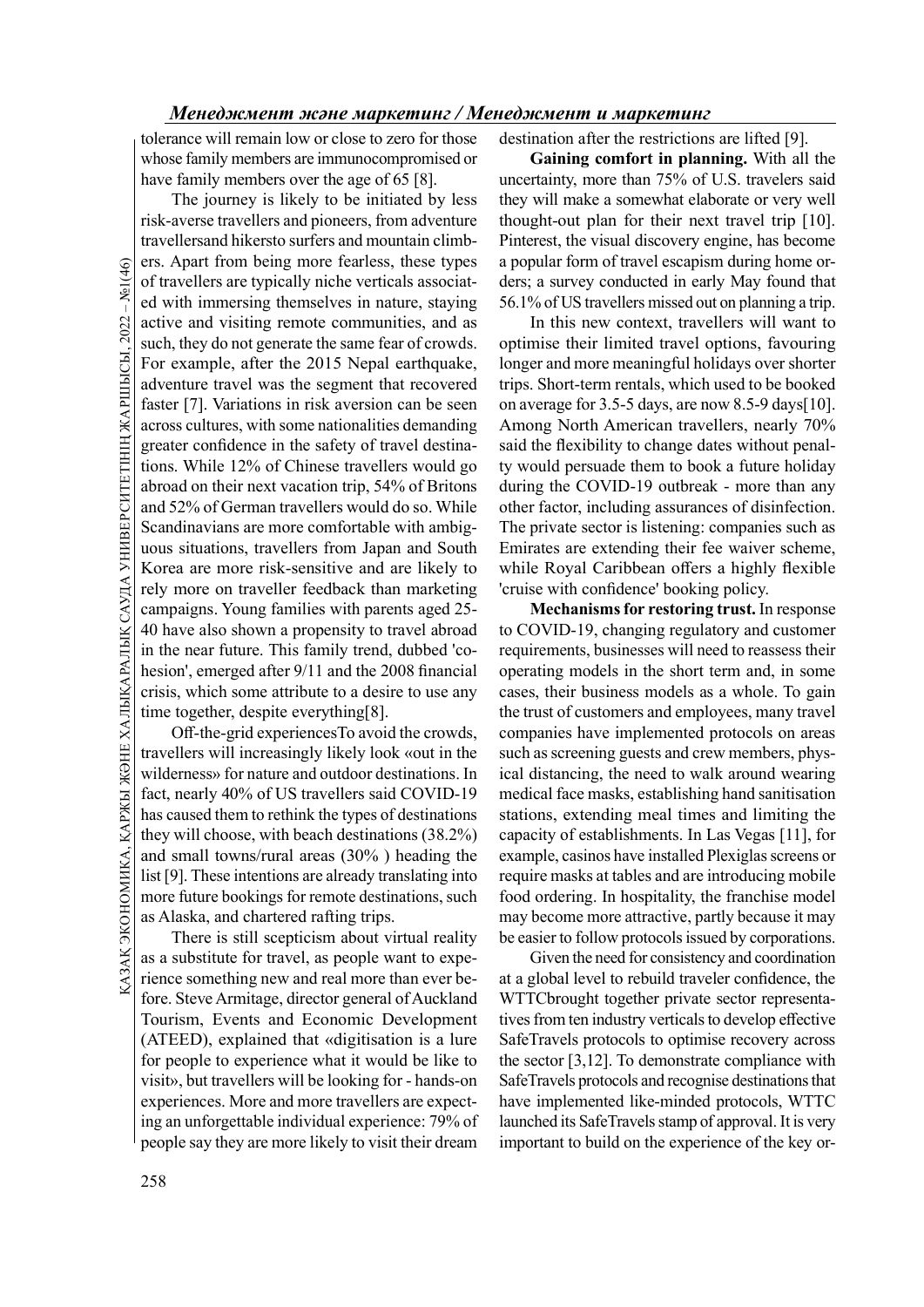### Менеджмент және маркетинг / Менеджмент и маркетинг

ganisations. Thus, WTTCrecommends that the aviation and airport industries refer to International Civil Aviation Organizationguidelines and frameworks.

While dynamic pricing has been used in the sector for many years, measures relating to physical distancing could further aggravate this effect. Paul Griffiths, CEO of Dubai Airports, noted that «physical distancing in aircraft significantly undermines the economic model of airlines, which will have to raise fares to stay in business at a time when customers have less disposable income», which in turn makes tickets more expensive.While theme parks, such as Six Flagsand Walt Disney World, now require advance reservations to meet local security and crowd management requirements.

Economic recovery. In the broader macroeconomic context, the industry will face a slowdown in economic growth at best, and a full-blown recession at worst. According to the latest current WTTC scenario [3], a total of 121.1 million jobs in the global travel and tourism sector will be affected, resulting in a global GDP loss of \$3.4 trillion. Meanwhile, the number of visitors worldwide would drop by 53% for international arrivals and 34% for domestic arrivals. Paul Abbott, CEO of American Express Global Business Travel (GBT), said the economic impact would surely lead to reduced spending on business and leisure travel. As a result, many businesses, especially SMEs, which account for 80% of the sector, will face severe revenue shortfalls and liquidity problems; with a significant proportion going underwater. Matthew Upchurch, chairman and CEO of Virtuoso, said that «if the recovery is too long, the nature of agencies as small businesses means that a significant number of them may not survive. This will have devastating consequences that are disproportionate to women, minorities and small businesses».

Conclusion. More broadly, COVID-19 has fundamentally changed the way we live. Our social interaction, our professional dynamics and our whole relationship using internet technology is being transformed. The hospitality industry as part of the economic system is certainly no exception and is not immune to this transition either.

Seemingly overnight, hundreds of countries travel. Even domestically, national and regional bodies have been ordering more restrictive measures in their operations than in providing financial support and assistance. Many businesses were forced to close down temporarily, unfortunately often to the point of final closure (without finding any way out of the situation).

Seemingly overnight, hundreds of countries have usy<br>ended flights or stopped international travel. Even domestically, national and regional<br>bodies have been ordering more restrictive measures in their operations than in p As research data and journalist observations show, the business environment is reshaping itself and helping the community cope with the challenges that have arisen. Moreover, hospitality businesses are seizing the moment to come together and use their experiences to improve their situation. To recover faster, experience has shown the importance of a globally coordinated approach with public-private cooperation, the need to improve the current seamless travel experience, the adoption of global protocols for health and hygiene such as the WTTC Safe Travel Protocols to restore traveler confidence and welcome accelerated technological change. At the same time, it will be important for governments to continue to support throughout the recovery period by gradually lifting previously established restrictions (on travel, restaurant visits, etc.).

#### **REFERENCES**

1. UNWTO World Tourism Barometer. – 2021. – Vol 19, No 1. – https://www.e-unwto.org/toc/ wtobarometereng/19/1.

2. Saarinen J. Critical Sustainability: Setting the Limits to Growth and Responsibility in Tourism. Sustainability. – 2014. – 6(1). – P. 1-17. – https://doi.org/10.3390/su6010001.

3. World Travel & Tourism Council (WTTC). Всемирный совет по путешествиям и туризму. – 2019. – https://eldomocom.ru/finansy/%e2%98%85-vsemirnyj-sovet-po-turizmu-i-puteshestviyam-turizm-inf

4. Risso W.A. Tourism and economic growth: A worldwide study. Tourism Analysis. – 2018. – 23(1). – P. 123-135. – http://doi.org/10.3727/108354218X15143857349828.

5. Kubis K., Schroeder A., n.d. Tourism in the Wake of COVID-19. The Future of Travel and Tourism in the Wake of COVID-19.pdf.

6. Recovery at mercy of quarantine proposals. – May 2020. – IATA https://dokumen.pub/themilitary-balance-2020-first-edition-0367466392-9780367466398.htm.

7. Short-term labour market statistics, April 2020, OECD https://stats.oecd.org/index.aspx?queryid=36324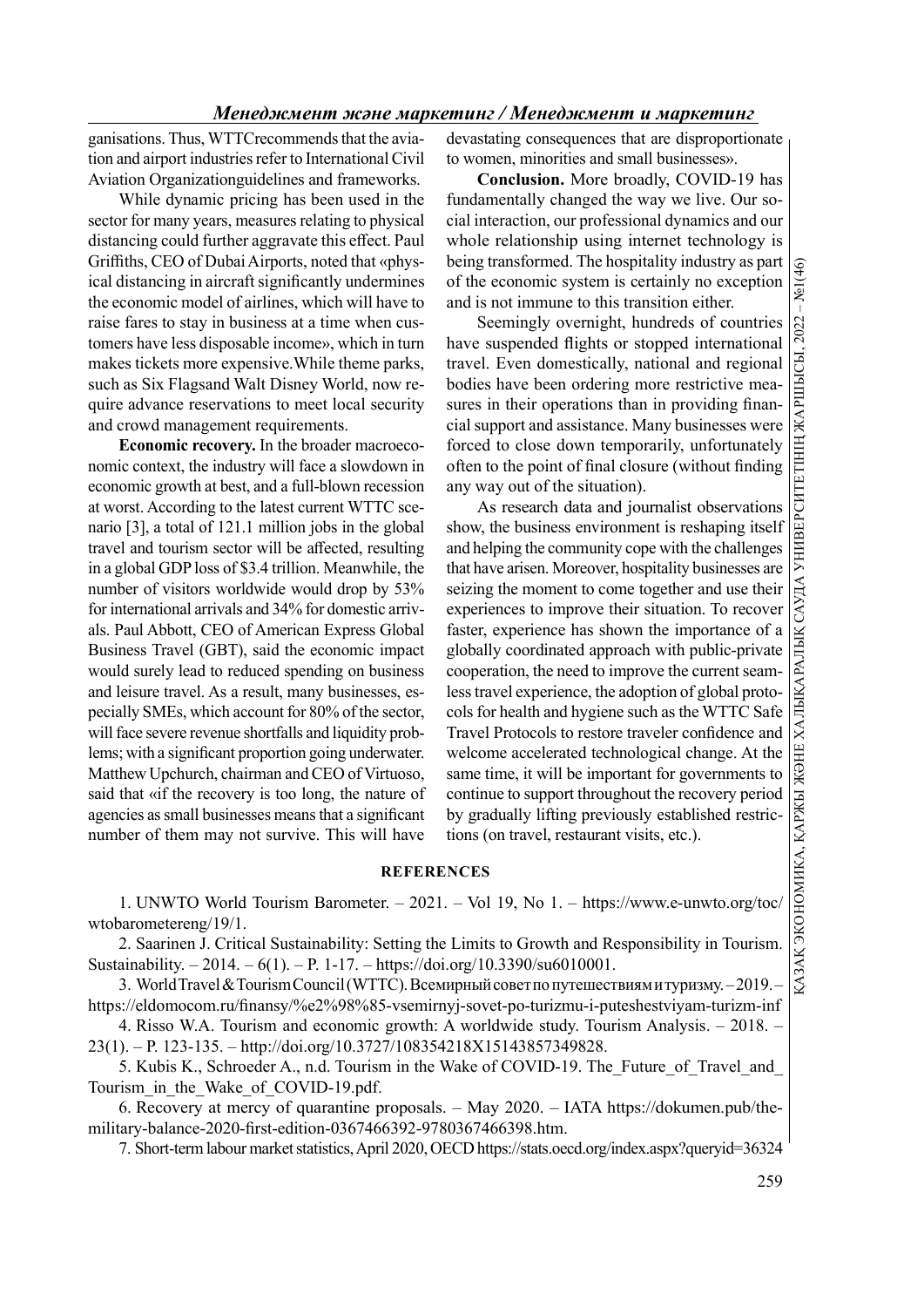# Менеджмент және маркетинг / Менеджмент и маркетинг

8. General Social Survey results, November 2018, NORC at the University of Chicago https://gss.norc.org/ 9. Nature-based destinations and the future of travel, May 2020, Destination Analysts. – https:// www.destinationanalysts.com/blog-nature-based-destinations-and-the-future-of-travel/

10. The strange pleasure of planning a post-pandemic vacation, April 2020, The Atlantic. – https:// www.theatlantic.com/culture/archive/2020/04/post-pandemic-vacations-pinterest/609907/.

11. Las Vegas casinos are about to reopen, and photos show that plexiglass shields, hand-washing stations, and out-of-service slot machines will be the new normal, June 2020, Business Insider https://bit.ly/3GBqmRo

12. Нурпеисова М.М. Формирование имиджа и привлекательности внутреннего и въездного туризма в Казахстане // Вестник КазУЭФМТ – 2021. – № 4. – С. 151-160.

### ЛИТЕРАТУРА

1. UNWTO World Tourism Barometer. – 2021. – Vol 19, No 1. – https://www.e-unwto.org/toc/ wtobarometereng/19/1.

2. Saarinen J. Critical Sustainability: Setting the Limits to Growth and Responsibility in Tourism. Sustainability. – 2014. – 6(1). – P. 1-17. – https://doi.org/10.3390/su6010001.

3. World Travel & Tourism Council (WTTC). Всемирный совет по путешествиям и туризму. – 2019. – https://eldomocom.ru/finansy/%e2%98%85-vsemirnyj-sovet-po-turizmu-i-puteshestviyam-turizm-inf 4. Risso W.A. Tourism and economic growth: A worldwide study. Tourism Analysis. – 2018. –

23(1). – P. 123-135. – http://doi.org/10.3727/108354218X15143857349828.

5. Kubis K., Schroeder A., n.d. Tourism in the Wake of COVID-19. The\_Future\_of\_Travel\_and\_ Tourism in the Wake of COVID-19.pdf.

6. Recovery at mercy of quarantine proposals, May 2020, IATA. – https://dokumen.pub/the-militarybalance-2020-first-edition-0367466392-9780367466398.htm.

7. Short-term labour market statistics, April 2020, OECD https://stats.oecd.org/index.aspx?queryid=36324

8. General Social Survey results, November 2018, NORC at the University of Chicago https://gss.norc.org/

9. Nature-based destinations and the future of travel, May 2020, Destination Analysts. – https://

www.destinationanalysts.com/blog-nature-based-destinations-and-the-future-of-travel/.

10. The strange pleasure of planning a post-pandemic vacation, April 2020, The Atlantic. – https:// www.theatlantic.com/culture/archive/2020/04/post-pandemic-vacations-pinterest/609907/.

11. Las Vegas casinos are about to reopen, and photos show that plexiglass shields, hand-washing stations, and out-of-service slot machines will be the new normal, June 2020, Business Insider https://bit.ly/3GBqmRo

12. Nurpeisova M.M. Formirovanie imidzha i privlekatel'nosti vnutrennego i v#ezdnogo turizma v Kazahstane // Vestnik KazUJeFMT. – 2021. – № 4. – S. 151-160 [in Russian].

## А. Ериккызы, Э.В. Белоусова

### ПАНДЕМИЯ КЕЗІНДЕГІ ҚОНАҚЖАЙЛЫЛЫҚ ЭКОНОМИКАСЫ

#### Андатпа

Зерттеу Covid-19 пандемиясының қонақжайлылық индустриясының қатысушыларына әсерін көрсетеді, мысалы, жекелегенелдердіңғалымдарымен талдаушыларының пікірлері көрсетілген.

 $\frac{12}{12}$  Каzahstane // Vestnik KazUJeFMT. – 2021. – № 4. – S. 151-160<br>
Каzahstane // Vestnik KazUJeFMT. – 2021. – № 4. – S. 151-160<br>
А. Ериккызы, Э.В. Белоусов<br>
ПАНДЕМИЯ КЕЗІНДЕГІ ҚОНАҚЖАЙЛЫЛЫҚ<br>
ДНДАТПА<br>
Зерттеу Covid Елдің ЖІӨ- дегі қонақжайлылық үлесінің ұсынылған көрсеткіштері пандемия деңгейі 20 пайыздан асқан елдер үшін жоғары тәуелділікті көрсетеді. Бұл жағдайда мұндай елдердің бүкіл экономикасы ішкі туризмге қайта құрылды.

Әлемдік тәжірибе көрсеткендей, кейбірелдер туристер болмағанкезде, салағадеген сенімнің жоғалуы салдарынан қонақжайлылық экономикасына IT технологияларын қайта құруға және енгізуге тырысады.

Қазақстан Республикасының туризм және қонақжайлылық индустриясының дамуы туралы берілген статистикалық мәліметтерді пайдалана отырып, авторлар туризм индустриясының дамуына әсер ететін кейбір факторлардың әсерін талдады.

Қорытындылар мен практикалық ұсыныстар туризм инфрақұрылымы объектілерінің үдерісін жақсарту, туризм және қонақжайлылық индустриясындағы инновациялық қызметті тиімді басқару бойынша шараларды әзірлеуге ықпал ете алады.